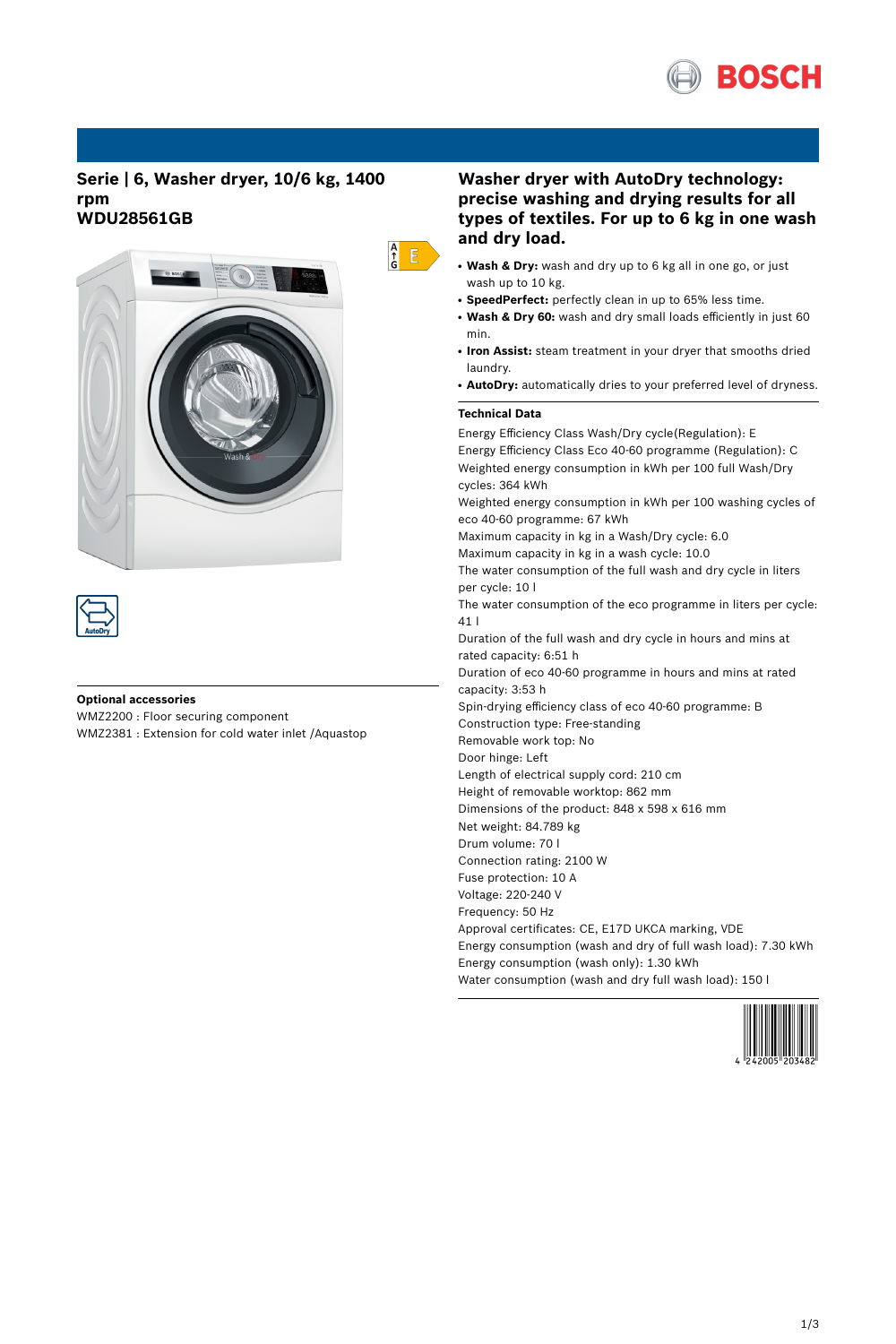

**Serie | 6, Washer dryer, 10/6 kg, 1400 rpm WDU28561GB**

**Washer dryer with AutoDry technology: precise washing and drying results for all types of textiles. For up to 6 kg in one wash and dry load.**

#### **Performance**

- Energy Efficiency Class Wash and Dry<sup>1</sup>: E
- Energy Efficiency Class Washing<sup>2</sup>: C
- Energy<sup>3</sup> / Water<sup>4</sup> Wash and Dry: 364 kWh / 87 litres
- Energy<sup>5</sup> / Water<sup>6</sup> Washing: 67 kWh / 41 litres
- Load capacity Wash and Dry / Washing: <sup>1</sup> <sup>6</sup> kg / <sup>1</sup> <sup>10</sup> kg
- Programme duration<sup>7</sup> Wash and Dry / Washing: 6:51 h:min / 3:53 h:min
- Spin drying efficiency class: EU19\_spin efficiency class: <sup>B</sup>
- Spin speed\*\*: <sup>0</sup> <sup>1400</sup> rpm
- Noise level: <sup>70</sup> dB (A) re <sup>1</sup> pW
- Noise efficiency class: <sup>A</sup>

#### **Programmes/functions**

- Standard programmes for washing: Cottons, Easy-Care, Delicate/Silk programme, Wool/Handwash
- Special programmes washing: Drum clean with reminder, Super Quick 15, Rinse, Shirts, Mixed Load, MyTime, Drain / Spin, Sportswear
- Most common washing programmes can be used as solodrying programme or as washing and drying in one go programme
- Options washing: <sup>1</sup> <sup>3</sup> additional rinse cycles, Easy iron, HygieneCare, Child lock, Memory, Night Wash, SpeedPerfect, Prewash, Water plus
- Standard programmes for drying: Cottons, Easy-Care
- Special programmes drying: Refresh, MyTime, Wash & Dry 60'
- Options drying: Iron Dry, Night Dry, Solo Dry, Speed, Cupboard Dry, Cupboard Dry Plus, Wash + Dry
- Drying options for most wash programmes
- Autodry function, Timed drying programmes
- Safeguard monitoring system adjusts load distribution and programme settings to protect clothes

#### **Key features**

- Fully electronic metal control dial for all wash and special programmes
- Reload function: Flexibility to add or remove laundry items of any size even after start of the wash cycle.
- EcoSilence Drive
- AntiVibration Design for more stability and quietness
- Exceptional convenience thanks to the inclined ergonomic control panel

#### **Additional features**

- Large LED-Display for programme status indication, temperature selection, spin speed, remaining time and 24 hours end time delay, load recommendation and consumption indication
- WaveDrum Gentle washing thanks to <sup>a</sup> unique drum structure
- Drum interior light
- Multiple Water Protection
- Sound insulation by additional noise reduction material
- Foam detection system
- Buzzer to indicate the end of cycle
- Child lock
- Maintenance free condenser: automatic fluff removal

#### **Technical Information**

- Slide-under installation
- integrated <sup>32</sup> cm porthole, chrome, blackgrey with 125° opening door
- Left hinged door
- Dimensions (H x W): 84.8 cm x 59.8 cm
- Appliance depth: 61.6 cm
- Appliance depth incl. door: 65.4 cm
- Appliance depth with open door: 114.2 cm
- *¹ ² Scale of Energy Efficiency Classes from A to G*

*3 Energy consumption in kWh per 100 complete cycles (in Eco 40-60 programme)*

*⁴ Water consumption in litres per complete cycle (in Eco 40-60 programme)*

*5 Energy consumption in kWh per 100 washing cycles (in Eco 40-60 programme)*

*⁶ Weighted water consumption in litres per washing cycle (in Eco 40-60 programme)*

*⁷ Duration of Eco 40-60 programme, Wash and Dry cycle / Wash only cycle*

*\*\* Values are rounded.*